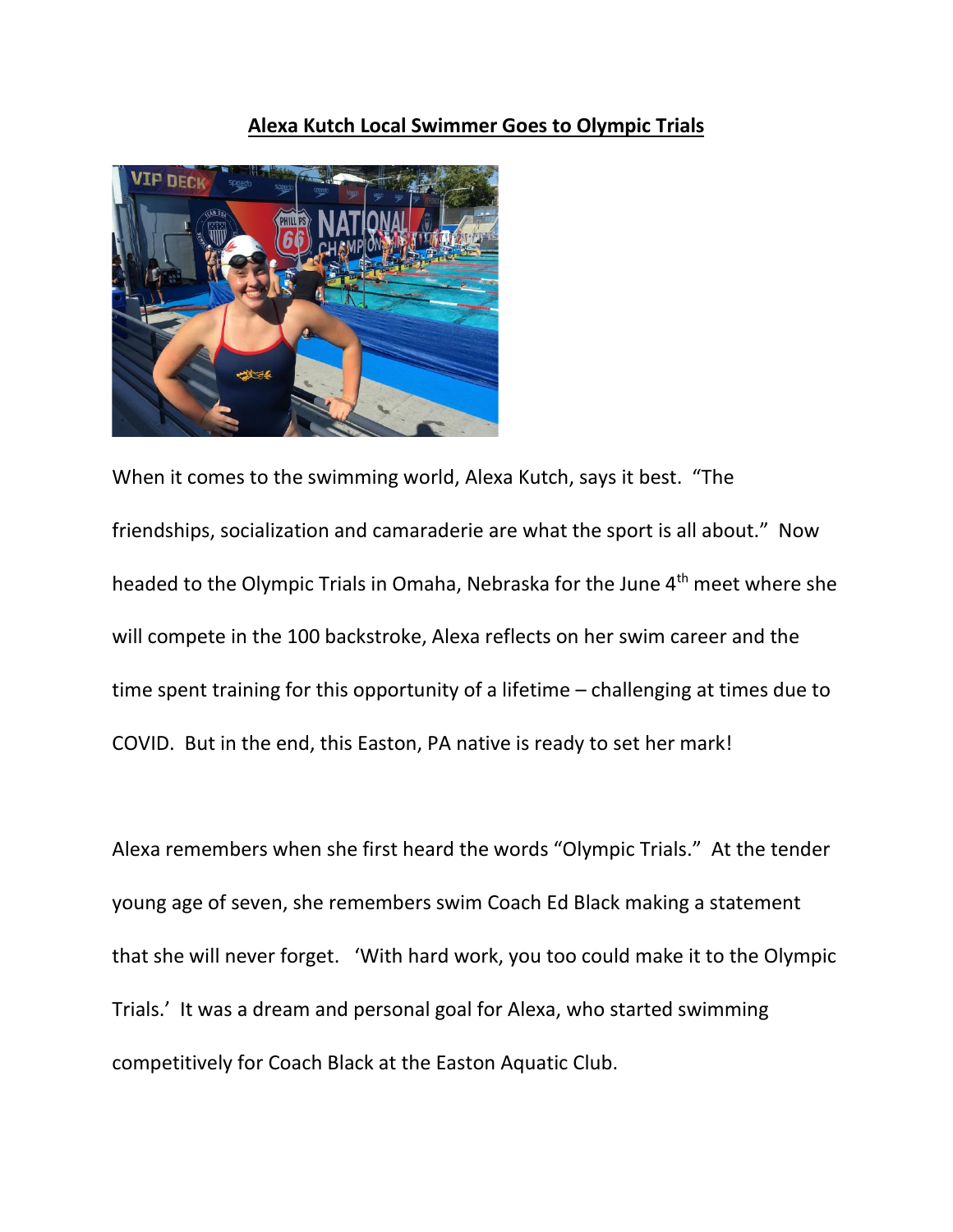From there, Alexa had an illustrious swim career at Easton High School under the tutelage of Matt Ellis where she set individual school and district records in the 100 backstroke and free relays, and was the district champion in the 100 backstroke and 100 butterfly in her senior year, advancing to states all four years. She also achieved All-State and All-American status, which granted her induction into Easton Area High School's Wall of Fame. Alexa also swam for Coach Mike Ortiz at Lehigh Valley Aquatic Club where she competed in high profile meets including Middle Atlantic Long Course Senior Champs where she still holds the fastest long course 100 back time!

Alexa continued her swim career at Drexel University under Coach Adam Braun where she set team and conference records in the 100 and 200 backstroke and competed at the Colonial Athletic Association (CAA) meet where she was awarded Rookie of the Year after winning the 100 and 200-yard backstroke events. By her senior year, Alexa was the first female in conference history to sweep the 100 and 200 back at four consecutive CAA swim championships, receiving a total of 14 gold, 3 silver and 1 bronze over the course of her college career. Alexa also owns the 26 fastest times in Drexel history in the 100 back and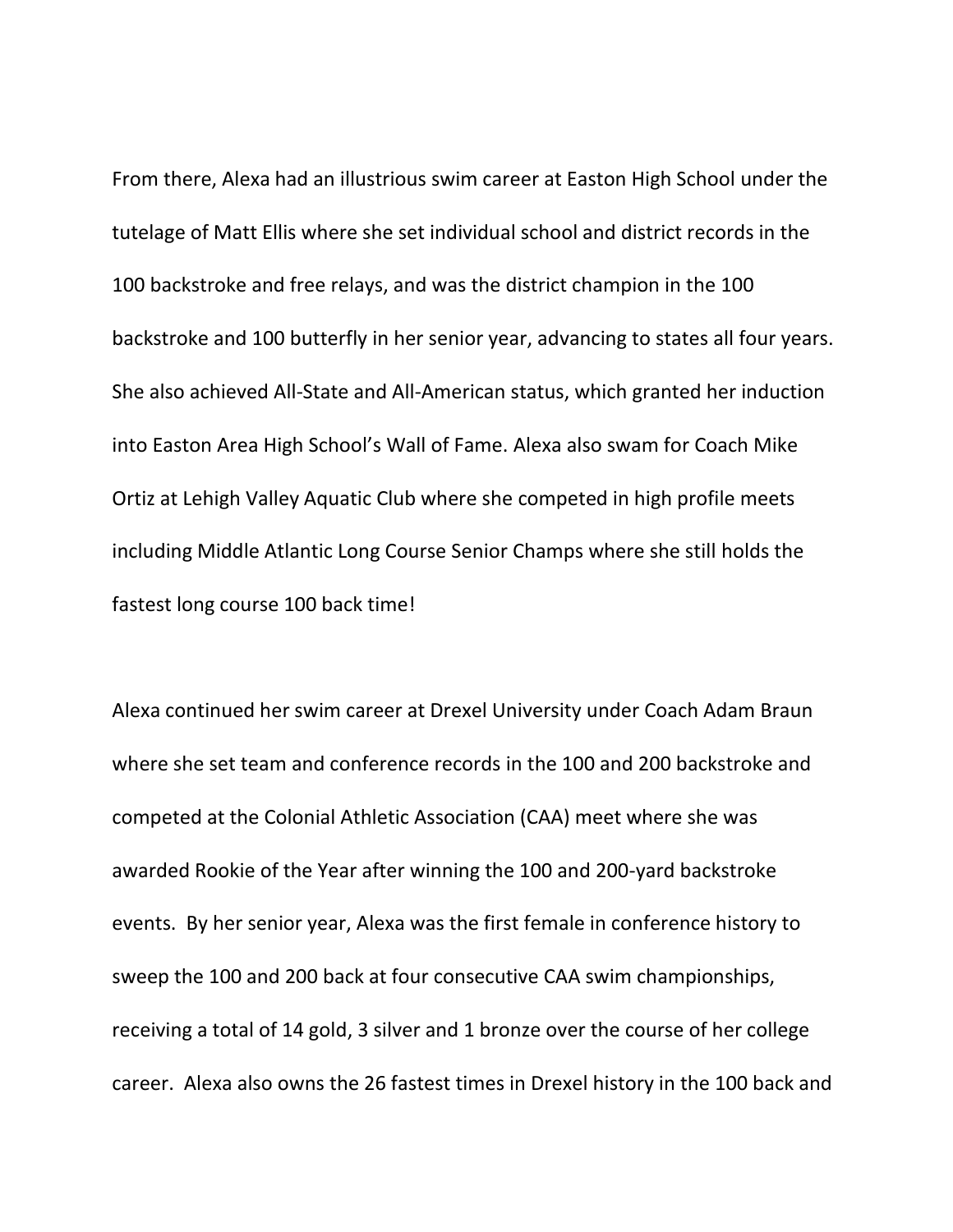200 back after competing at national competitions, including NCAA championships, the Toyota US Open, and the Phillips 66 National Championships. For her accomplishments, Alexa received academic all-American honors from the College Swimming and Diving Coaches of America and was nominated for the NCAA Woman of the year award in 2020.

During her junior year, Alexa realized her dream when she made an Olympic Trial Cut at the 2019 Winter Nationals in Greensboro, NC with a time of 1:02.36 in the 100-meter backstroke preliminaries that advanced her to A-finals where she finished eighth!

Prior to COVID, the average training day was intense, with double two-hour practices Monday through Friday. A three-hour practice waited for Alexa on Saturdays where it was a combination of swim, stretching and dryland.

According to Alexa "Once COVID hit in 2020, trials were postponed and we were sent home from school. It was disappointing, but I didn't let it deter me." With no access to a pool, Alexa continued to exercise, performing dryland exercises, walking and biking. "I didn't get into a pool until June, joining the Emmaus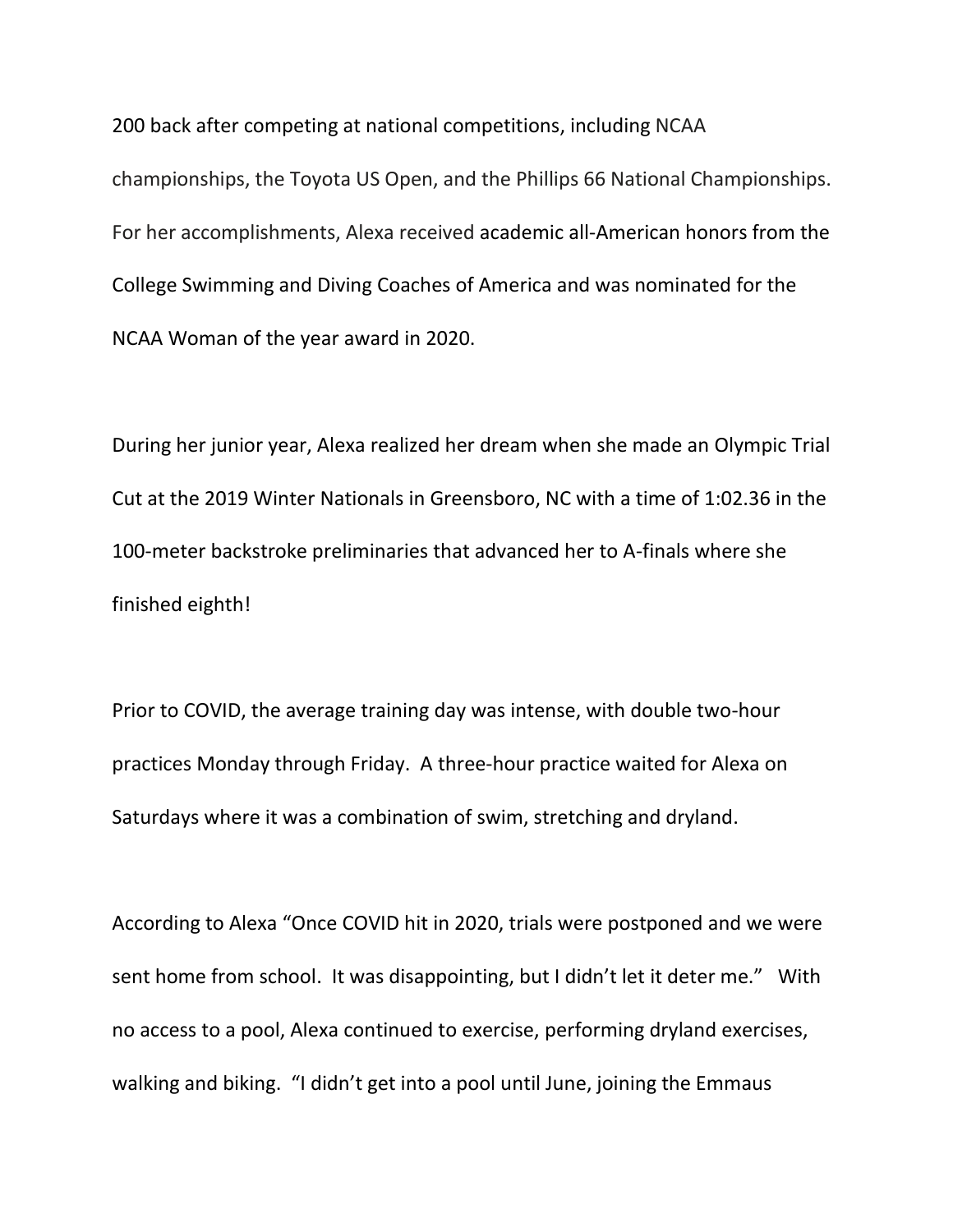Aquatic Club (EMAC) in Allentown where I trained with other collegiate and area high school swimmers."

Preparing for the trials is much different than college swimming. "College swimming is intense," says the 2020 Drexel graduate, who was also a 2020 CAA female scholar athlete of the year and a three-time member of the *Philadelphia Inquirer* all area swimming and diving team.

For the Olympic Trials, the balance to keep in shape prior to trials is the perfect medium. Alexa continues to do lifting and cardio training in the morning and swims in the evening at the EMAC pool.

EMAC has been honored to have Alexa train with them, and now have her as part of the coaching staff. "Coaching vs. swimming is different. I did what I had to do when I swam, but I didn't know mechanics. So, for example, how does an 8-yearold swim butterfly?" As a coach training for the Olympic Trials, Alexa is learning the anatomy of swimming, writing sets and helping swimmers with their stroke.